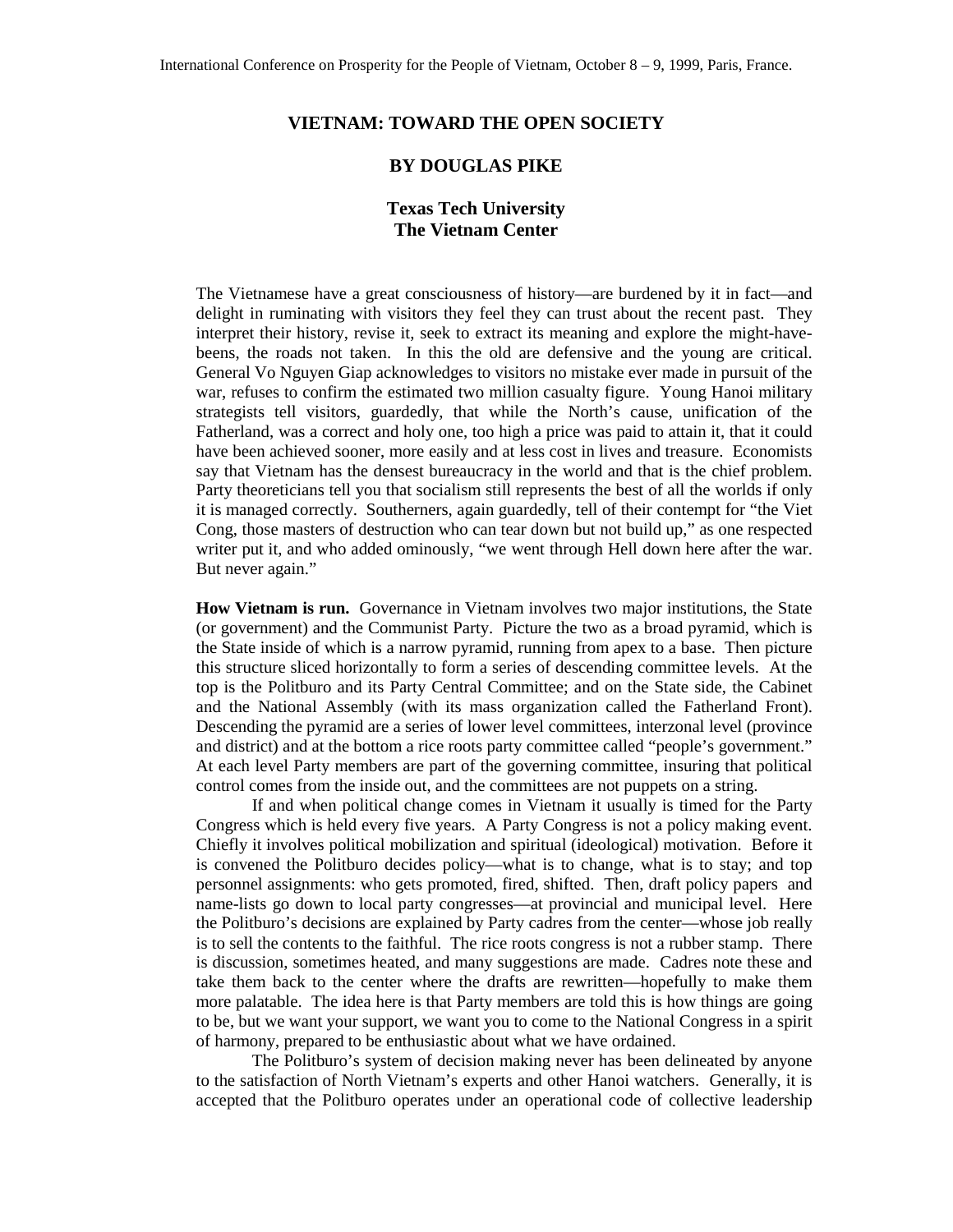with the rule that no decision is taken which is not tolerable to all members. A decision may be strongly opposed and disliked by a single Politburo member, but it may not be a total anathema to him. The validity of this collective leadership thesis rests not on consideration for personality or individual ego but as a manifestation of the internal politics within each of the constituencies of each members. The Politburo is *seen, not* as a small group of leaders debating their opinion, but as an arena where the chief agents of the country's major institutions battle out and ultimately determine important policies for the society. Each Politburo member has a constituency which he may run, but one that also constrains him, often determining the policy positions he takes on any particular issue before the Politburo.

The essential policy debate at the Hanoi leadership level is this: all members of the Politburo—and most of the Central Committee and ministerial level officials—want rapid economic development. They have different rationales for this—the military support it in order to strengthen their defense structure, for instance—but no one challenges the desirability of the economic development. Further, all acknowledge that the present ruling political arrangement—the Leninist system, in which the Party monopolizes political power—is going to have to change.

Leadership. The Hanoi leadership system since its inception in 1955 (and extending as an institution back to the beginning of World War II) demonstrated a constancy of purpose and consistency in behavior matched by few other world ruling groups. Its steadfastness, however, by its very nature ultimately proved to be a weakness—a leadership inflexible and unequal to meeting the needs and the interests of a changed Vietnam. The performance record of the Politburo since 1975 is clear, failure in running a semi-modern peacetime economy. Its wartime virtues—tenacity, determination, doggedly staying the course—became vices in peacetime. Its basic principle of wartime operations—sustained, prolonged, application of total force—could not be adapted to postwar policy making skills, where a softer, subtler and more flexible style of leadership is required.

After the Vietnam War the Politburo grew older, ever more self-contained, unwilling to listen to advice even from its own Central Committee. One by one death or disability reduced the original membership. But never was there the conscious decision to replace itself in a generational transfer of political power. Finally the Seventh and Eighth Congresses swept the Politburo more or less clean.

All of the original old guard have stepped down except Do Muoi (perhaps Vo Van Kiet is in this category). Sixty percent of the Politburo were new faces and 30 percent of the Central Committee first timers. By the 1990's the Politburo had become somewhat younger than its predecessor (average age being about 65 [vs. 72 for outgoing]. Five members were in their 50s, the youngest being 52). More are what are termed technocrats (i.e. functionaries) as opposed to the former "jungle fighters." The present Politburo therefore is somewhat more "professional," less influenced by class consciousness, more familiar with science and technology. There are more southerners, at least five, plus several others with long service in the South who can be depended on to understand the South and more sympathetic toward its problems and its potential.

It could be argued that there was also a shift in the Politburo balance of power, from neo-conservative to reformer. More correctly, however, it would seem that there are fewer of either type who are clearly discernible. New members tend to be apolitical, or at least not clearly identified with any of the major political factions or with a strong policy/ideology positions. Indeed, persons who attended the last Congress report privately that those individuals considered to be "non-political" got the most votes.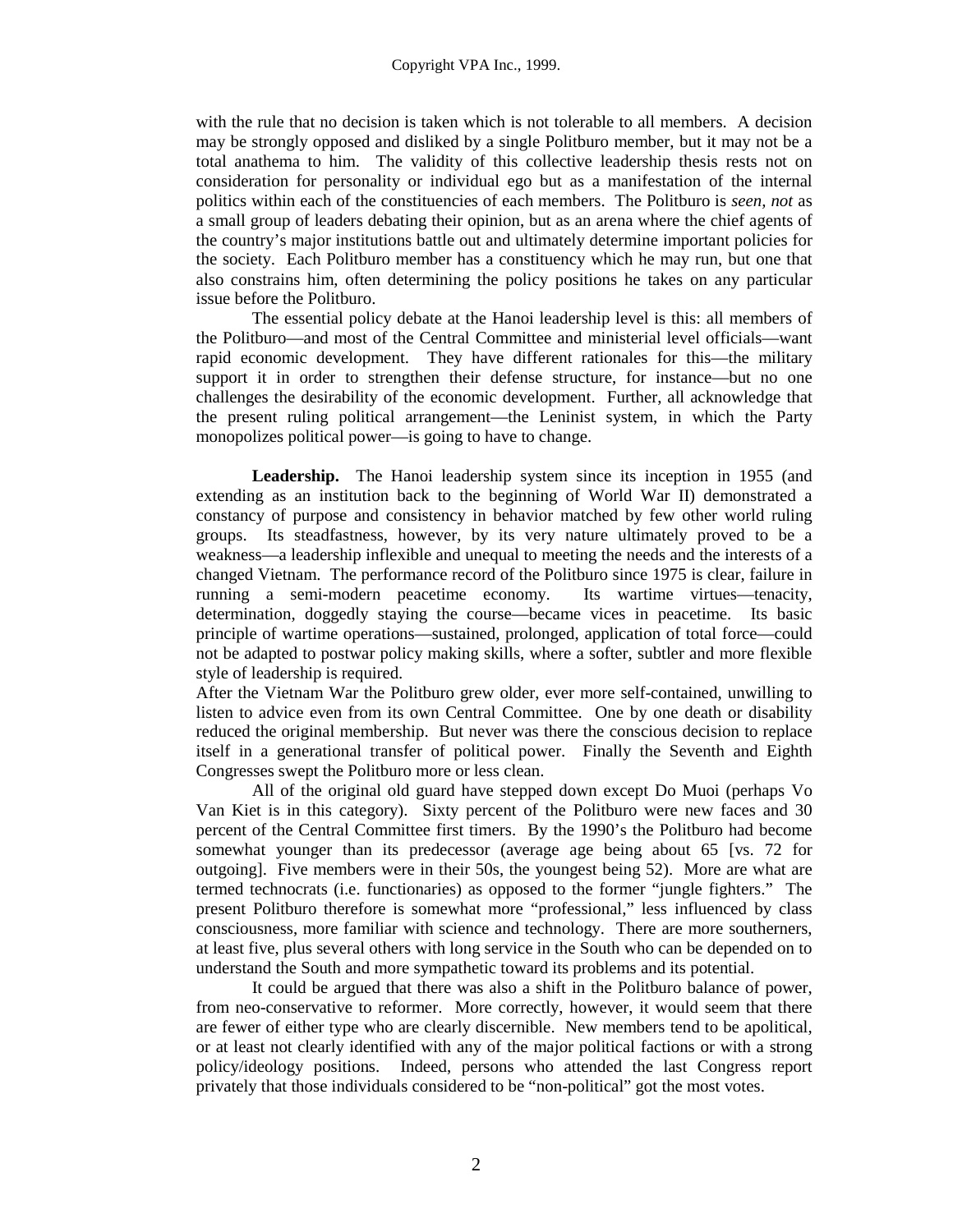Some observers see the political scene in Hanoi as emerging into a contest of strength and struggle for power between the military and the security police. Mai Chi Tho's departure as Minister of Interior was seen as a victory for the former, a defeat for the latter. Some even go so far to suggest that the PAVN generals may at some point move to "protect" the Party much as the Polish Army generals did in response to the rise of the threat represented by the Polish Solidarity movement. It would not be a coup d'etat; rather, PAVN generals would rule in the name of the Party. The scenario as projected: discontent over the inability of the regime to make economic progress leads to a revolt by the masses that splits the Party. In desperation, since it is the only force that can prevent destabilization, PAVN generals more in sorrow than in anger, announce they are returning Vietnam to the true revolutionary path, one that is radical but also scientifically rational and technologically orientated (probably also mythic and millenarian). Undoubtedly this would engender a bitter, probably bloody, struggle within PAVN, resulting in a shakeout of the top military leadership.

 This scenario is only hypothetical. What does seem to be certain is that the era of monolithism in Hanoi is passing. Divisive forces within the society, so successfully held at bay through 25 postwar years, are now loose. Vietnam is soon to be whipped by the winds of change. The focus of this storm when it comes will be a generational transfer of power. Around it will revolve the other forces for social change: party cadres disenchanted by a failed economy and the Party's explanations; the restive young longing for a freer, richer life; veterans considering themselves inadvertent postwar victims; and, most of all PAVN, rent by forces of change it does not understand yet seeking to stand against them.

**The Party Plans.** Communism is dying in Vietnam, slowly and one even might say, gracefully. The outward trappings are still there, the symbols, the annual enthusiasm in observing the Party's birth, and obeisance to the icons, Ho Chi Minh, Marx, Lenin and even Stalin. At the same time image distances itself from reality. Lip service continues, but that is all. Communism is no longer regarded as an infallible guide to interpreting the past and fixing the course to the future. Northerners, especially the true believers, agonize over this demise, not in their minds but in their hearts. Few can face the stark realization that a lifetime of dedication to the cause has come to naught. One of them, a highly placed Politburo figure, said to the author, "We cannot abandon our system because we paid such a high price for it." This confirms the belief among southerners that the South was right all along, and deserved to win, and had the South won it would have been better for all, including the Northerners. Yet Southerners, too, share the same sadness of lost years and wasted sacrifice. This is not simply another manifestation of the North-South geographic regionalism. There are those in the North who say the Revolution went wrong when it incautiously embraced the imported concepts of Marxism-Leninism rather than to find an indigenous path to socialism which would have been acceptable in the South. And in the South there remain a scattering of unreconstructed revolutionaries still firmly dedicated to class struggle and collectivism. The point of this, and its significance for the future, is that Vietnamese attitudes toward life and change were never polarized, North and South, by geography or even secularism. Always, and this is seldom grasped by foreigners, there has been a sense of transcendental humanism. That is why in the aftermath of war the Vietnamese did not react or remember as did the Americans, or the French before them, or the Chinese before and later.

Party intellectuals at the Ho Chi Minh Institute in Hanoi, the Party's foremost think tank, do not acknowledge that communism is dead. But they tacitly admit that the Party is in deep trouble and they candidly tick off for a visitor the evidence of decline: a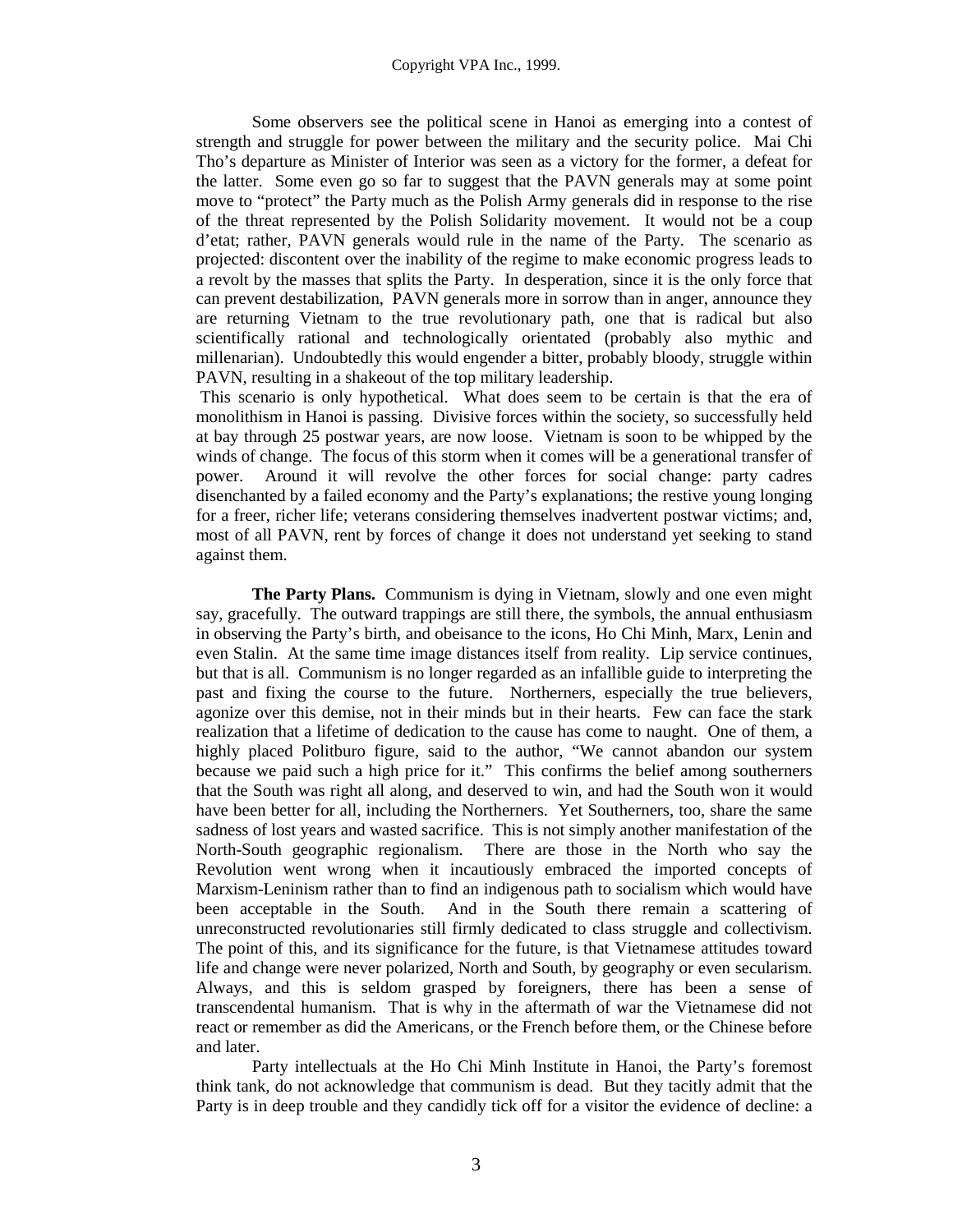golden wartime image, now badly tarnished; the Party reputation for near infallibility discredited, its membership disillusioned, its cadre morale sagging; everywhere evidence of the twin sins of revisionism and deviationism. Still, they say, the system must not change, the Party must continue to monopolize political power. It is willing to accept suggestions and even criticism but cannot share political power for to do so would destroy the Party and leave only anarchy, absence of government. Thus Vietnam must maintain the "political character of the State and the class nature of the legal system." This barricade is to be held for as long as possible, say these intellectuals, while in the meantime they concentrate on saving the Party. The Party's condition is not irredeemable as with communist parties elsewhere. There is a loss of belief in the Party but not loss of trust. It can be saved and the intellectuals at the Ho Chi Minh Institute have a contingency plan to do so.

The plan begins by house cleaning, already underway. Party incompetents and second raters are being eased out of key positions as gently as possible, into retirement or harmless sinecures. This represents a traumatic but necessary change of personnel policy. In the past, rewards and promotions were based on Party loyalty alone, and were guaranteed and automatic for the fully loyal. It is a policy the Party can no longer afford, say officials. The heart of the plan is to co-opt the youth of the nation as future Party leaders. Said one theoretician, "The Party is scouring the countryside to recruit the best and brightest of the young and put them on the career ladder which leads to the top."

It is clear planning for Vietnam's political future is based on political developments in Taiwan, South Korea, and Singapore, i.e. carefully moving the system from hard authoritarian to soft authoritarian to political pluralism.

The goal is renovation and recruitment so as to position the Party for the day when the Party's monopoly of political power can no longer be sustained. It is highly significant that these top level ideologues are now committed—resigned is perhaps a better term—to an eventual multi-party system in Vietnam. But they seem confident that if the Party can vet its dead wood and field a corps of politically skilled cadres adept in the time tested devices of fragmenting political opposition by playing one faction off another, then the Party can meet and defeat any combination of political challenge. It can win control of Vietnam at the polls, openly and honestly. This is a bold, risky plan, one not fully accepted by all Politburo leaders, which is not to say it won't eventuate. In actuality what is under way in Vietnamese politics is the one immutable law of history: the law of change.

**Democracy.** Western academics, political scientists and others in addressing the prospects for democracy in Vietnam immediately encounter a major ontological problem (to remind: ontology: that branch of metaphysics dealing with the nature of being, of reality). So, what is the nature, the reality, of democracy in Vietnamese culture?

When Vietnamese call for democracy in Vietnam most do not mean Western style democracy. Rather, they mean Vietnamese style democracy. There is in their concept, however, some elements of Western democracy: a written constitution; government by rule of law, rather than government by communist party fiat; naming those who are to govern through fair, free means (but not necessarily through the franchise, i.e. elections); and an independent judiciary ensuring equal justice for all (a sense of impartial justice and fairness in equity is the essence of Vietnamese democracy).

Vietnamese tend to equate Western style democracy with individualism which in turn they equate with personal selfishness. It is not an unfair characterization. Their democracy is defined more in terms of relationships, but not expressed in terms of the individual. Rather it seeks to accommodate social harmony, not to serve personal satisfaction.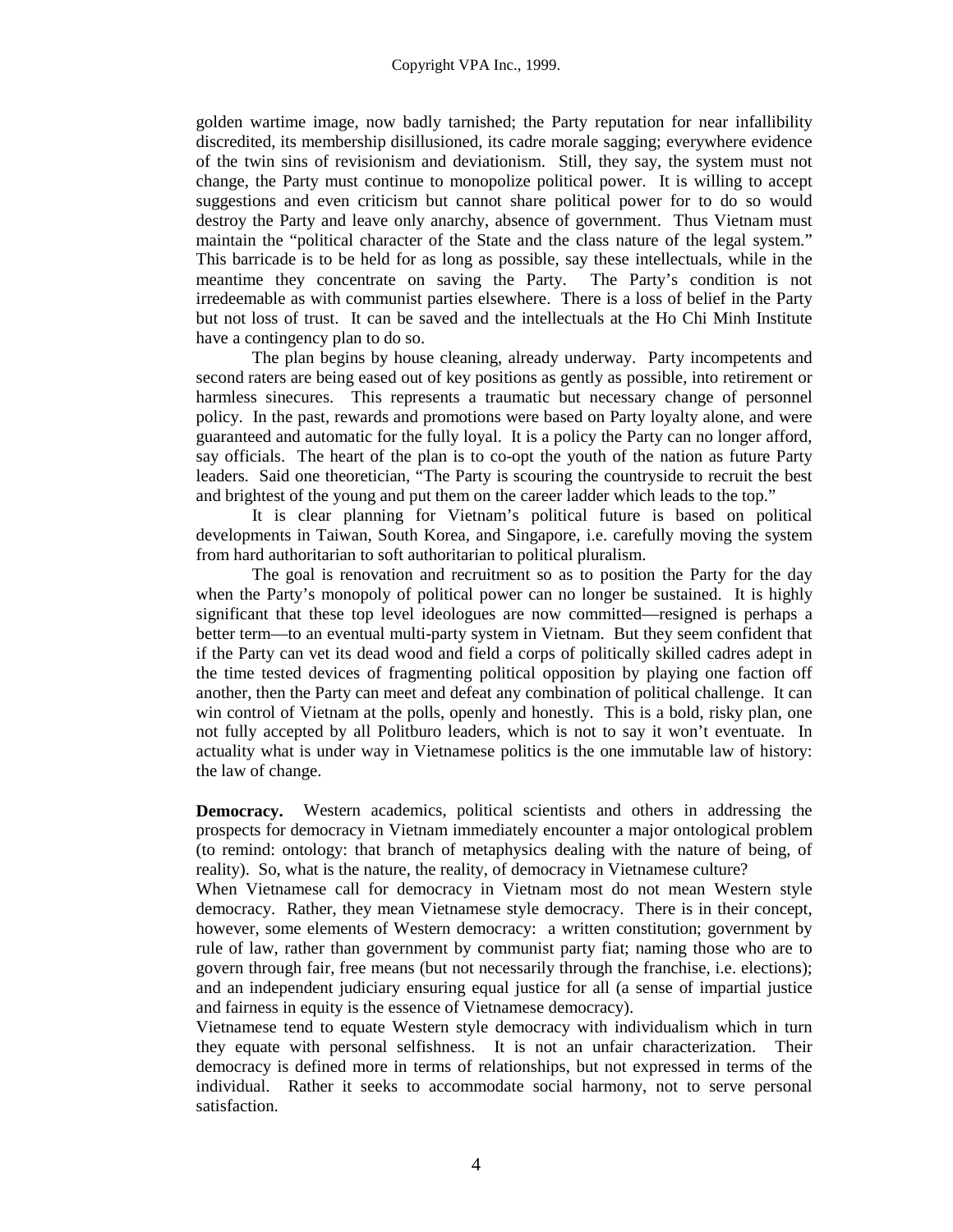Always there is in the West this delicate balance between the rights of the individual and the needs of society. In traditional Vietnam it was more a matter of the rights of the *Ho* (extended family) vs. the society, as represented by the emperor. The individual was not counted in the national census, only the household. The family was the smallest social unit—one lamp, one fire—says the ancient Vietnamese proverb. Any future Vietnamese democratic system must rest on this principle.

In the West the individual is the smallest social unit. The family counts for less. This is both a strength and a weakness for Western democracy. Strength comes because it equates the individual with personal freedom. And freedom in the West is the central value—not the only value, but the organizing value. It is what makes everything else worth having, worth doing, worth being. Many Americans are willing to fight and die for freedom but for nothing else.

However, personal freedom is also a weakness, for it works against social consensus. It need not be that way, but it is in the West. The price we pay for individual freedom is pluralism carried to the extreme, something to become an uncontrolled impulse. We trade liberty for ever diminishing social harmony.

**Vietnam Legislature.** In addition to altered leadership, Vietnam requires major institutional change, a fact which now seems generally accepted. Significant experimental change of government is under way in the National Assembly, and may pave a major road to an open society.

As originally conceived, the National Assembly in Hanoi was not a legislature comparable to other legislatures around the world. Rather, it was intended to be an instrument for mobilizing public opinion and motivating rank and file Vietnamese to support Party plans and programs. Its operational instruments were the mass organizations, primarily the Fatherland Front but also other organizations of workers, women, farmers, youth, intellectuals, etc. The National Assembly was an important mobilizing instrument, but was not a law making body as legislatures elsewhere. The law was fixed in Hanoi by the Party and sent down to the province committees and state enterprises in the form of Congress resolutions, Politburo directives, Central Committee instructions, and so on. The law was what the Party said it was that day; tomorrow it could be something different. These instructions were written in ideological language, hence subject to wide interpretation, varying often from one province to the next. This method of government—known as the "mechanism of (social) movement system." (*phong trao*)—worked fairly well in North Vietnam during the war but after the war it became disastrous. So it was told, privately, by the international lending agencies.

In the mid-1980s the Party realized that its elitist cadres corps were simple unable to manage all, control all, solve all problems. Government once simple had become diversified and complex. The Party needed help. Hence, there began a concerted effort to pass some of the burden of rule to the National Assembly. The Assembly leadership reacted by arguing that if the Assembly was to assume new duties and responsibilities it also must have greater authority. Concessions were made. With increased responsibility came new political latitude for the Assembly. The favorite jargon word used in the press to mean converting Party line into action programs is *concretize*—as in "to concretize major lines and policies as set forth by the Party, turning them into legal documents to serve daily life in the spirit of renovation." (Vo Van Kiet Rado Hanoi interview Aug. 16, 1991)

It is now mandated that Vietnam is a "constitutional state" (*nha nuoc phap luat*) and government by Party fiat has been replaced by government by law. The party still monopolizes policymaking. Policy is to be communicated to the National Assembly, still in ideological language, whose job is to translate it into legal language, and send it, as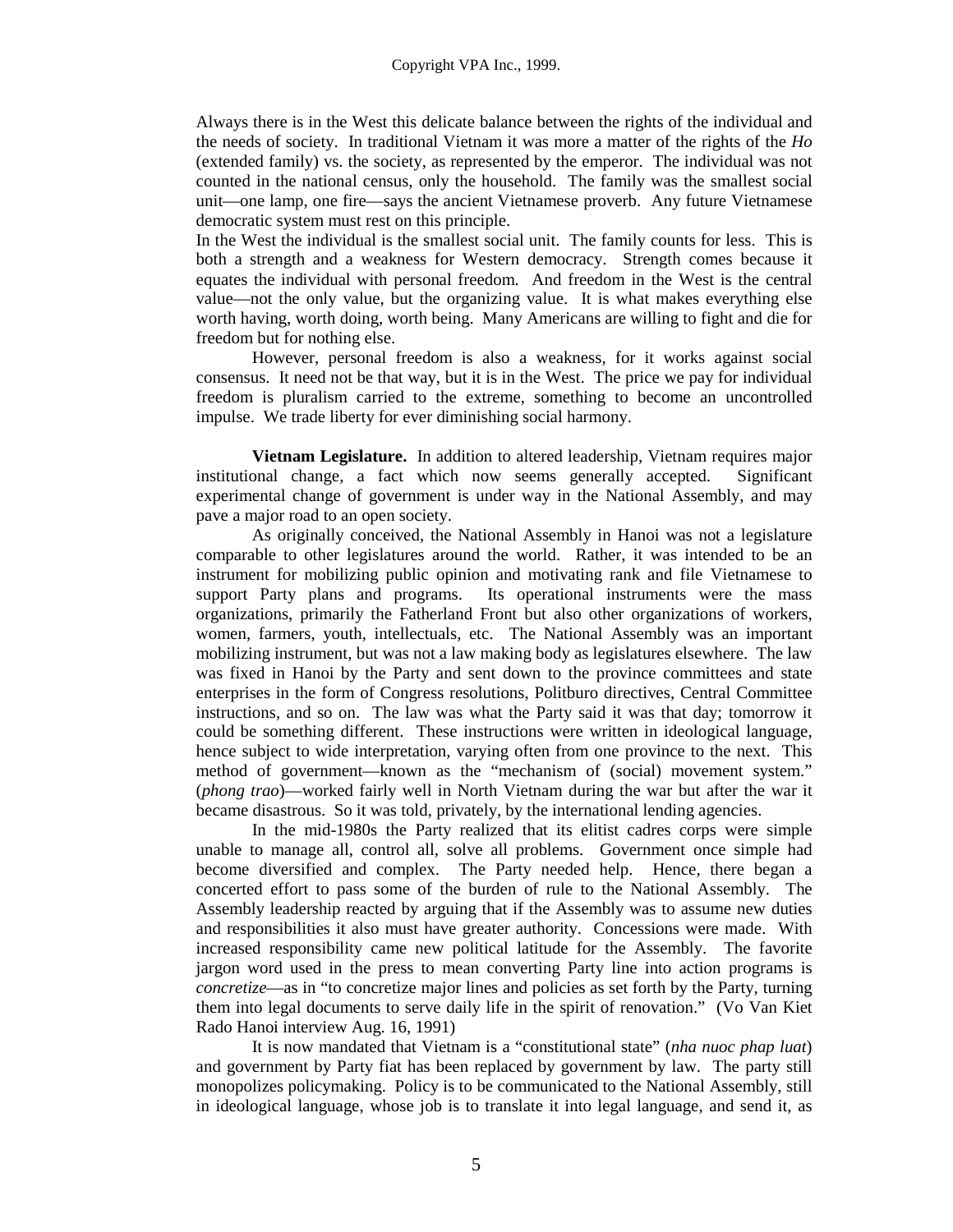laws and legislation, down the line for implementation. In effect the National Assembly become the country's chief executive officer reporting to the Politburo as a board of directors. The first task was to produce a body of basic legislation in support of this new governmental system. Dozens of new laws were promulgated and now are in various stages of implementation. It is too soon to judge how this experiment will work or whether it will become a major contributor to increased social consensus in Vietnam.

The proposed changes can be read two or more ways depending on interpretation of rhetoric. Many specific terms employed are highly ambiguous in meaning, probably deliberately so. Particular sanctions dealing with the ideological basis of the state are given to differing interpretations. On the one hand the Constitution seems to be a firm statement, now if anything made even firmer, that the fundamental concept of the Vietnam state will remain unchanged. The Party will continue to monopolize political power and while it is willing to entertain criticism and suggestions from the National Assembly and allow administrative authority and responsibility to State elements, it will not share political power. Nor is there to be any division of power within the State's jurisdiction, i.e. no compartmentalization of executive, legislative, and judicial functions. The operative political theory is that the sovereignty rests with the people but is exercised solely by the Party. Therefore all State (and National Assembly) actions "must reflect the people's will as determined by the Party."

The ideological section of the Constitution, particularly those portions related to economic dogma, tends to stress the thoughts of Ho Chi Minh as source of inspiration at the expense of Karl Marx. Ho always was a model for emulation but not for his intellectual concepts concerning history and economics, hence the purpose of this change of focus appears not so much to raise Ho's thought to a more central level, but to reduce those of Marx. More of Lenin survives here than Marx. The revisers are indeed correct, the Party must continue to monopolize political power because otherwise the Leninist system will not work. Their calculation is that it can be adjusted and amended and will prove to be workable and viable. But of course that was the initial thinking of Gorbachev, Ceausescu, Honicker, the Polish generals and others.

It appears that whatever the exact form adopted finally the National Assembly will come to act more in the manner of legislature elsewhere; with more authority. The increased latitude in interpreting basic policy handed down by the Party. This means it will be more deeply involved in addressing Vietnamese economic problems (and presumably more sympathetic to the idea of a market mechanism economy).

**Future Rulers.** Given the complexity of determining who the future rulers in Vietnam will be, to say nothing of our knowledge of likely candidates, judgements on the future of rulers in Vietnam must be highly tentative. However, based on a variety of indications—such as the behavior of youth; the context of Vietnamese education, and recruitment methods, certain characteristics of the next generation of leadership can be isolated. There are at least three such characteristics.

The first is the most obvious: the great formative social trauma will be the Vietnam war. Every generation everywhere has some great social experience or trauma which helps shape it. For example, among Americans, the social trauma of Lyndon Johnson's generation was the great depression; of the John Kennedy generation, World War II; of the present arriving generation, the great cultural revolution of the 1960s. In Vietnam clearly the major social trauma which is to shape the thinking of the next generation will be the war that achieved unification of the country under a Marxist banner. This will, in Vietnam, have added meaning, for the Vietnamese have a profound consciousness of history and in fact are burdened by it, unlike say the Americans.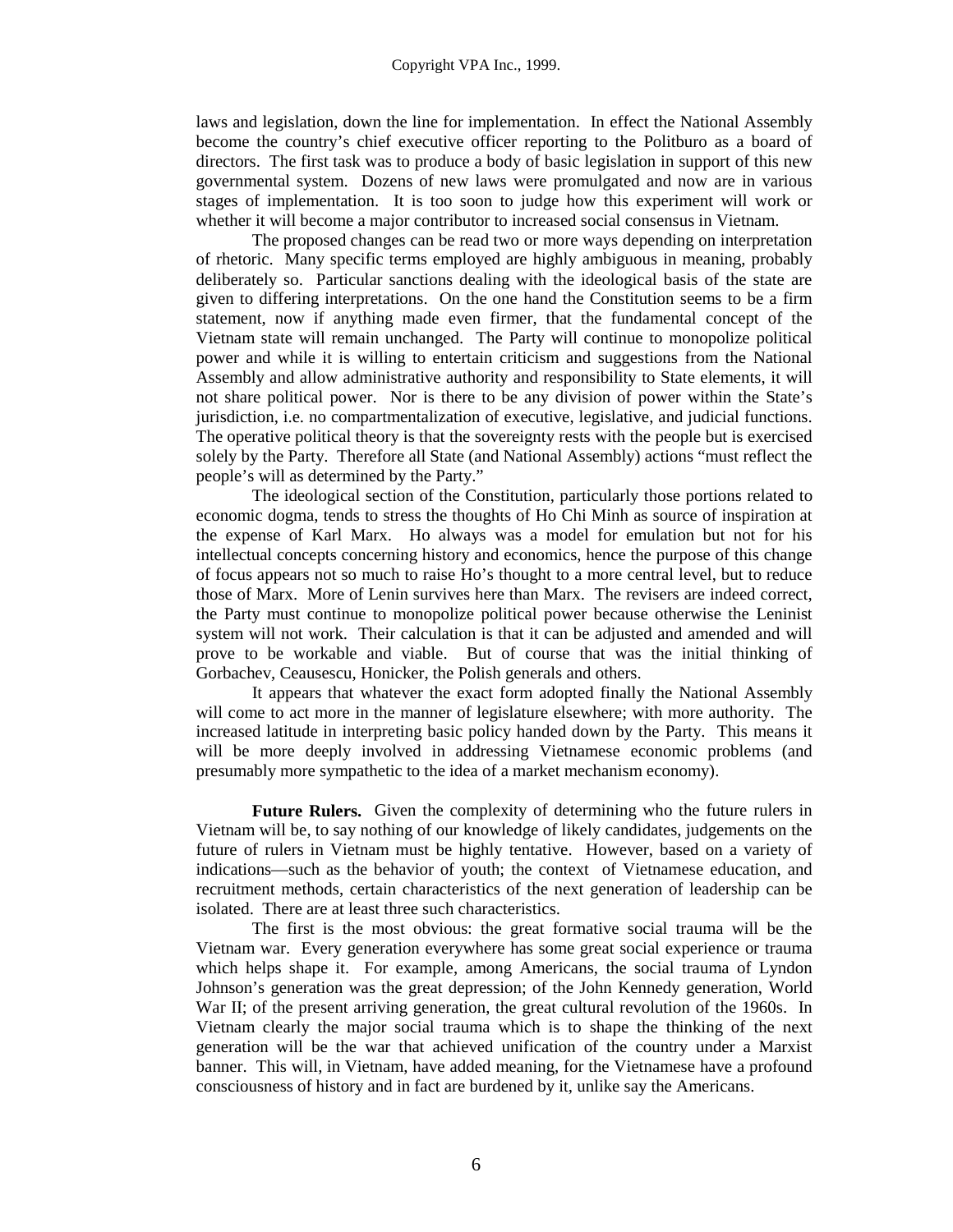Second, in terms of education and experience, the next generation will be less worldly and, perhaps as a consequence of this, more idealistic. It is a characteristic still strong, but changing. The older generation was well traveled and at home with foreign ways and ideas. Ho Chi Minh was out of Vietnam from 1913 to 1940. Pham Van Dong and Vo Nguyen Giap were educated in French schools and fluent in French. The next generation will be more purely Vietnamese in heritage. Fewer of its members will have been abroad. It will be the first Vietnamese ruling group in more than a hundred years which largely speaks no foreign languages. Having been isolated from many ideas—both foreign and domestic—the next generation will be (or appear to be) more idealistic. In the summer of 1969 the author conducted extensive interviews (in chieu hoi and POW camps) among northern Vietnamese in the mid-30s age range. He was struck by their idealistic world view. Almost all manifested a belief in the perfectability of man and the possibility of attaining a social utopia. It was the naïve attitude common among college freshmen everywhere but thereafter lost in maturity, but these people were in their 30's. Certainly it was uncommon among middle aged Vietnamese, who in the south are generally the most suspicious, distrusting and cynical of any peoples anywhere in the world. This idealistic socialization system limits inculcation of much external information and many ideas which amounts to a case of arrested political development. But it is changing.

The third characteristic, perhaps a reflection of the second, is that the next generation of Vietnamese leaders probably will be less internationally minded. This will mean, in practical terms, less commitment to the Marxist notion of worldwide proletarian solidarity. Travelers to Hanoi often report encountering isolationism among youths. Some go so far as to call it paranoia toward foreigners. This is a tendency of the young to equate foreign presence—such as USSR technicians—with intrusion into Vietnamese affairs and attempts to dominate Vietnam, even when there is no evidence that this is the case. Commonly young people express the need for Vietnamese "independence" from outsiders, asserting that Vietnam should go it alone in economic development (which is not the official policy) even if this means less is accomplished or progress is slower. Hostility for the Chinese is reported as particularly sharp among the younger generation. The Marxist social myth of proletarian brotherhood workers of the world, unite—appears to have little appeal for the next generation's leaders.

There are other characteristics of the young, and other forces at work, which also will shape the future leaders of Vietnam. But these, at the moment, are indeterminate. Certainly the next generation of Vietnamese leaders will be collectivist minded, dedicated to the idea of mass society. Probably the South will have a deleterious (or modifying) effect on this. Already the "southern experience" as it is called is cutting into the values of the spartan northern society.

The long running major doctrinal debate—over the role of ideology in life styles and decision making—will be carried over to the next generation. Increasingly, perhaps it will turn on the question of the place of the Party in society. Is the Party central to all, or is it—as it was once whispered in the USSR and East Europe—fast becoming "irrelevant?"

Finally there is the simple fact of generational change. When son takes over—in this instance it is more a case of grandson taking over—things can not be the same. Grandson may admire grandfather, may even genuinely want to emulate him. But soon he finds that the world has changed. Grandfather's ways, once so wise and proper, no longer seem appropriate. Once again there is demonstrated the single immutable law of history: this too shall pass away.